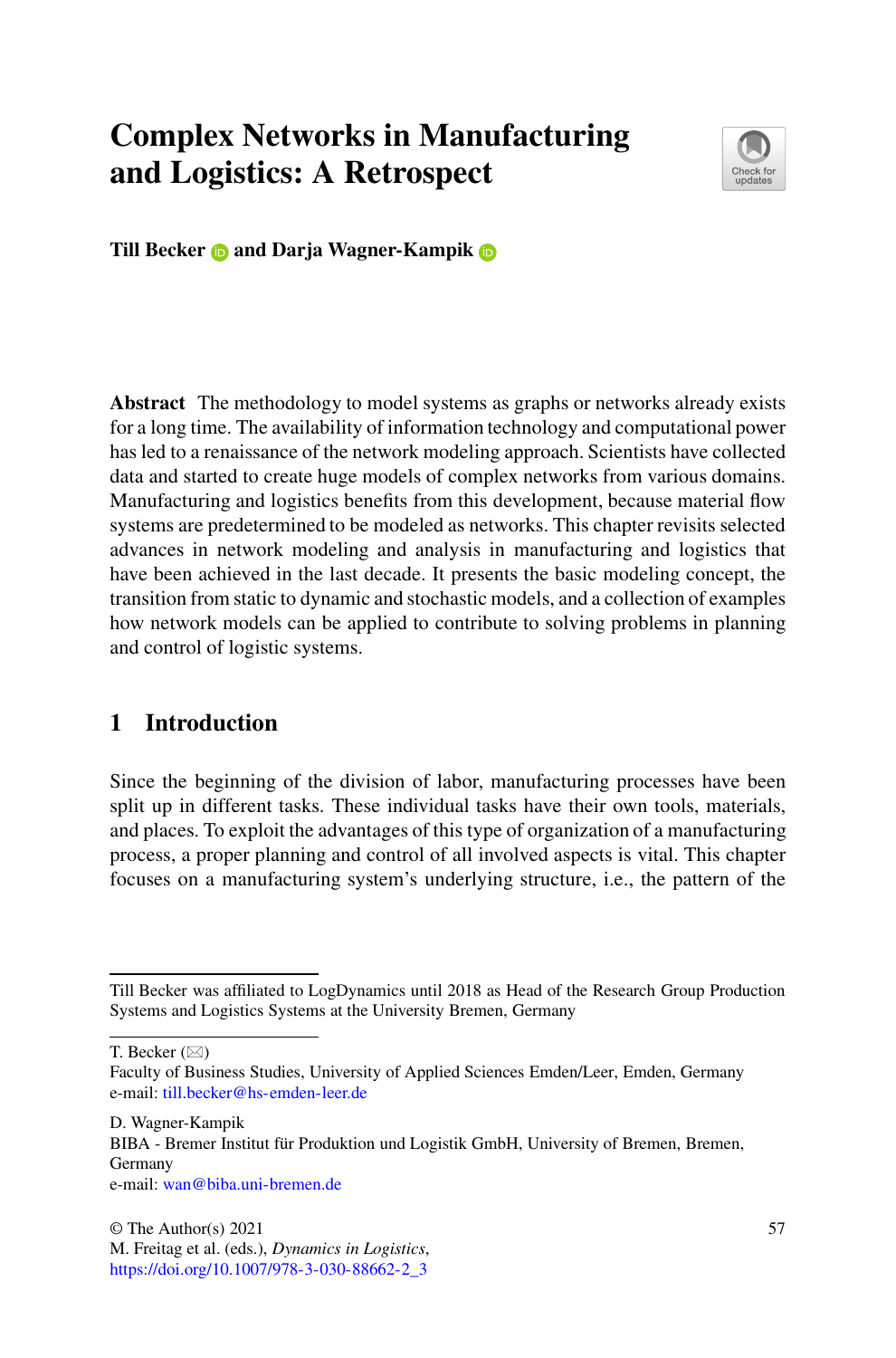material flow. Such a pattern can be found on various levels of detail. In all cases, it is a network of entities connected by material flow. This can be, e.g., a network of machines on a shop floor or a network of suppliers, manufacturers, and retailers in a supply chain.

We present a retrospect on the development of a deeper understanding of complex networks in manufacturing and logistics throughout the last decade around the work of the *Production Systems and Logistic Systems* group within the *Research Cluster for Dynamics in Logistics* at the University of Bremen, Germany.

#### **2 Complex Networks in Manufacturing and Logistics**

### <span id="page-1-0"></span>*2.1 Modeling of Complex Networks*

Systems of interacting or connected entities can be modeled as a graph (*G*), which consists of a set of vertices (*V*) connected by a set of edges (*E*), such that  $G =$ *(V , E)*. Another widely used nomenclature calls these system networks, composed of nodes connected by links. In general, there is no difference in the meaning of the two variants and they can be used synonymously. Although the concept of graphs is known in mathematics since centuries, the modeling of large-scale systems as graphs has not been feasible for a long time due to the required effort to manually gather data, draw the graph, and perform any type of calculation for graph-based algorithms.

The pioneering research in complex networks has covered network models from various domains, such as social networks, biological networks, and computer networks (see, e.g., Albert and Barabási [2002;](#page-11-0) Boccaletti et al. [2006\)](#page-11-1). The researchers have investigated the structure of complex networks, their properties, and their formation. A main finding throughout the years was the fact that network models, although coming from different domains, share common properties with regard to their structure.

The transfer and application of complex network theory to the manufacturing and logistics domain began a decade ago with the works of Vrabič et al.  $(2013)$  $(2013)$ and Becker et al. [\(2014\)](#page-11-2). The early contributions demonstrate how the material flow in a manufacturing system can be converted into a network model. Network modeling is based on material flow data, which can be collected as a byproduct from shop floor control systems. Such data consists of a list of all available machines on the shop floor and a collection of records documenting the individual material flow events. Each record contains at least the manufacturing order ID, the machine that processed a certain operation, as well as a timestamp. An algorithm can be used to build the network model by creating the sets *V* and *E* (Becker et al. [2014\)](#page-11-2). The network nodes are represented by the machines on the shop floor. The set of edges is filled by linking each record with its consecutive record from the same manufacturing order: if an item from the same manufacturing order is first being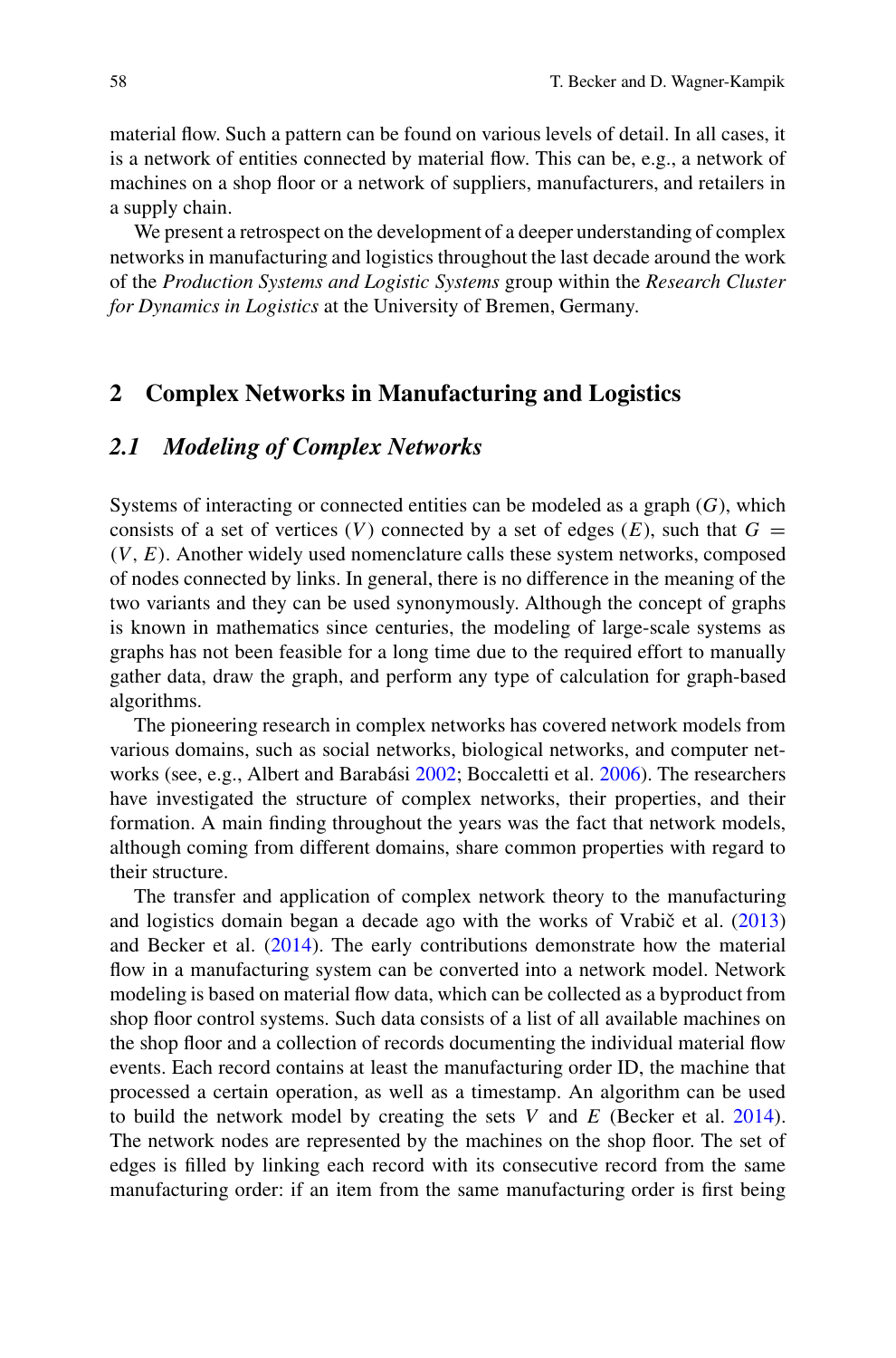

(a)



<span id="page-2-0"></span>**Fig. 1** Two network representations of the material for two different manufacturing scenarios created with data from manufacturing execution systems. (**a**) Network model of a shop floor production of machine parts. (**b**) Network model from process industry

processed on machine *A*, and the next timestamp is an operation on machine *B*, then a link  $A \rightarrow B$  is added to *E*.

Figure [1](#page-2-0) displays two network models created by Becker et al. [\(2014\)](#page-11-2). Both were created in the exactly same fashion using the algorithm presented above. However, due to the differences in the handling of the material flow in the two systems, two very distinct network models were obtained. Figure [1a](#page-2-0) shows the material movements on a shop floor during the manufacturing of machine parts, whereas Fig. [1b](#page-2-0) illustrates the flow of items in process industry with distinct groups of machines in clusters.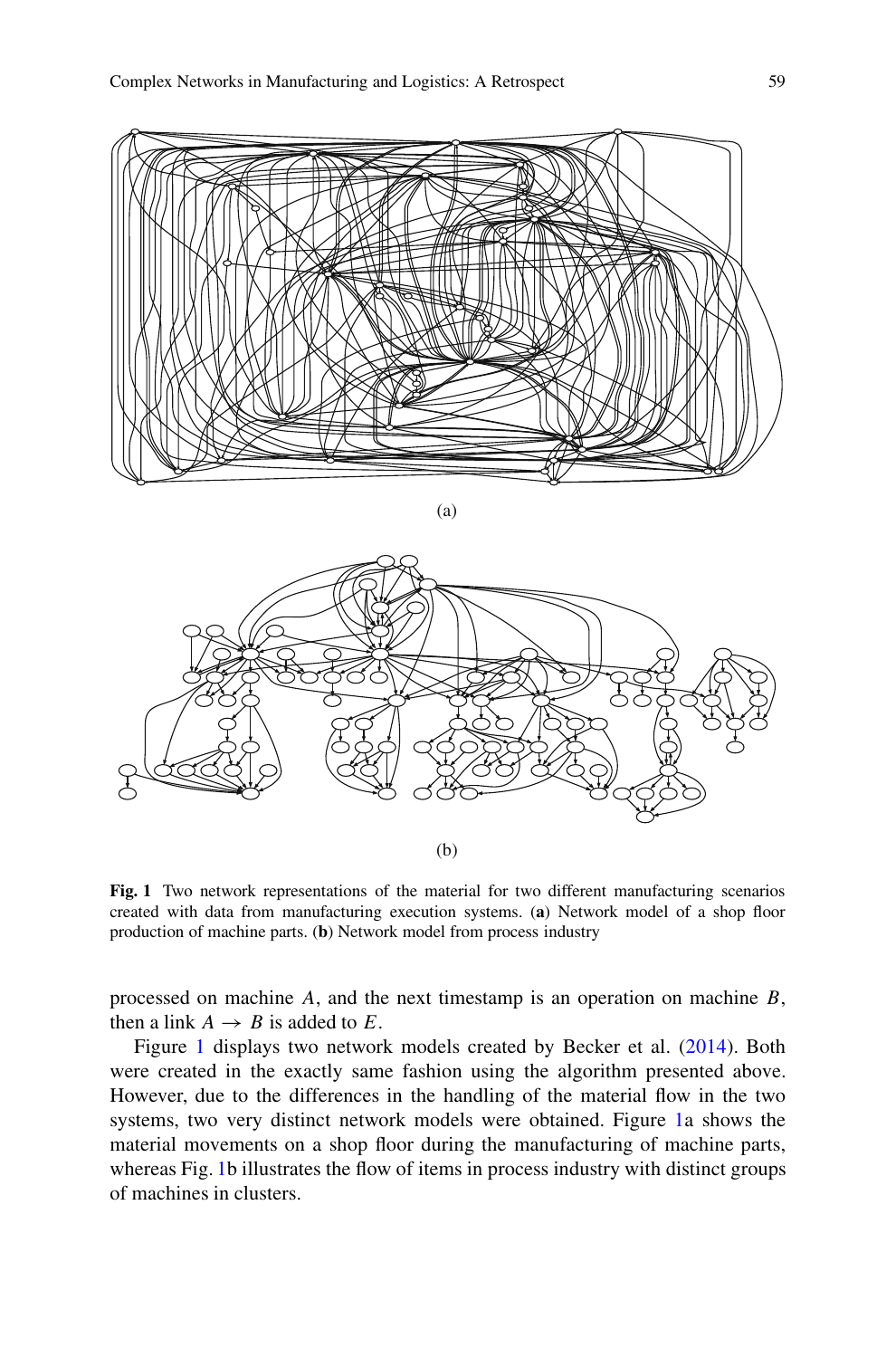# *2.2 The Structure of Manufacturing Networks and Its Impact on Material Flow*

#### **2.2.1 Comparison of Manufacturing Networks to Other Flow-Oriented Networks**

A large part of the research work dealing with complex networks in manufacturing either discovers structural characteristics of those networks or investigates the relation between structural network characteristics and the performance of the material flow. Network models from other domains have already been described in detail, such as engineered networks from communication (Braha and Bar-Yam [2006\)](#page-11-3), urban traffic (Lämmer et al. [2006\)](#page-12-1), or supply chains (Meepetchdee and Shah [2007\)](#page-12-2), but also evolved network structures like river networks (De Menezes and Barabási [2004\)](#page-11-4) or predator–prey relations in ecosystems (Williams et al. [2002\)](#page-12-3).

Therefore, a first approach was to compare the properties of manufacturing networks and other flow-oriented networks. The comparisons covered traffic networks (Becker et al. [2011\)](#page-11-5) as well as metabolic networks (Becker et al. [xxxx,](#page-11-6) [2011\)](#page-11-5). These network types were chosen for comparison, because they also represent a structure in which a flow of items needs to be managed in order to fulfill the system's objectives. Networks of metabolic reactions in cells in particular can be seen as "factories," which transform incoming items into final products via enzyme reactions. The main findings were that, on the one hand, all these network types exhibit strong structural similarities when observing the distribution of network characteristics, such as degree of connectivity. On the other hand, flow simulations on these networks showed a distinct behavior. Metabolic networks tend to have a more evenly distributed flow, whereas manufacturing networks tend to go toward a hub-and-spoke architecture with a small number of highly frequented nodes.

#### **2.2.2 The Relation Between Structure and Performance**

As a consequence of the investigation of different networks from various domains, researchers have hypothesized that there is a relation between the static structure of a network and its performance regarding the material flow. The rationale behind this is the idea that networks are designed (or in the case of biological or ecological networks have evolved) in a way to support the material flow processes. In order to quantify structural properties of networks, a variety of network figures has been developed (see, e.g., Boccaletti et al. [2006\)](#page-11-1). Most researchers focus on centrality measures, which indicate how strong the nodes in a network are connected with each other. The most frequently used centrality measures are Degree-Centrality, Betweenness-Centrality, Closeness-Centrality, and Eigenvector-Centrality (Becker and Wagner [2016\)](#page-11-7). Centrality measures can be determined for individual nodes or as an average over all nodes in the network (Becker et al. [2012;](#page-11-8) Omar et al. [2018\)](#page-12-4). A key observation by Becker et al. [\(2012\)](#page-11-8) is the fact that there is a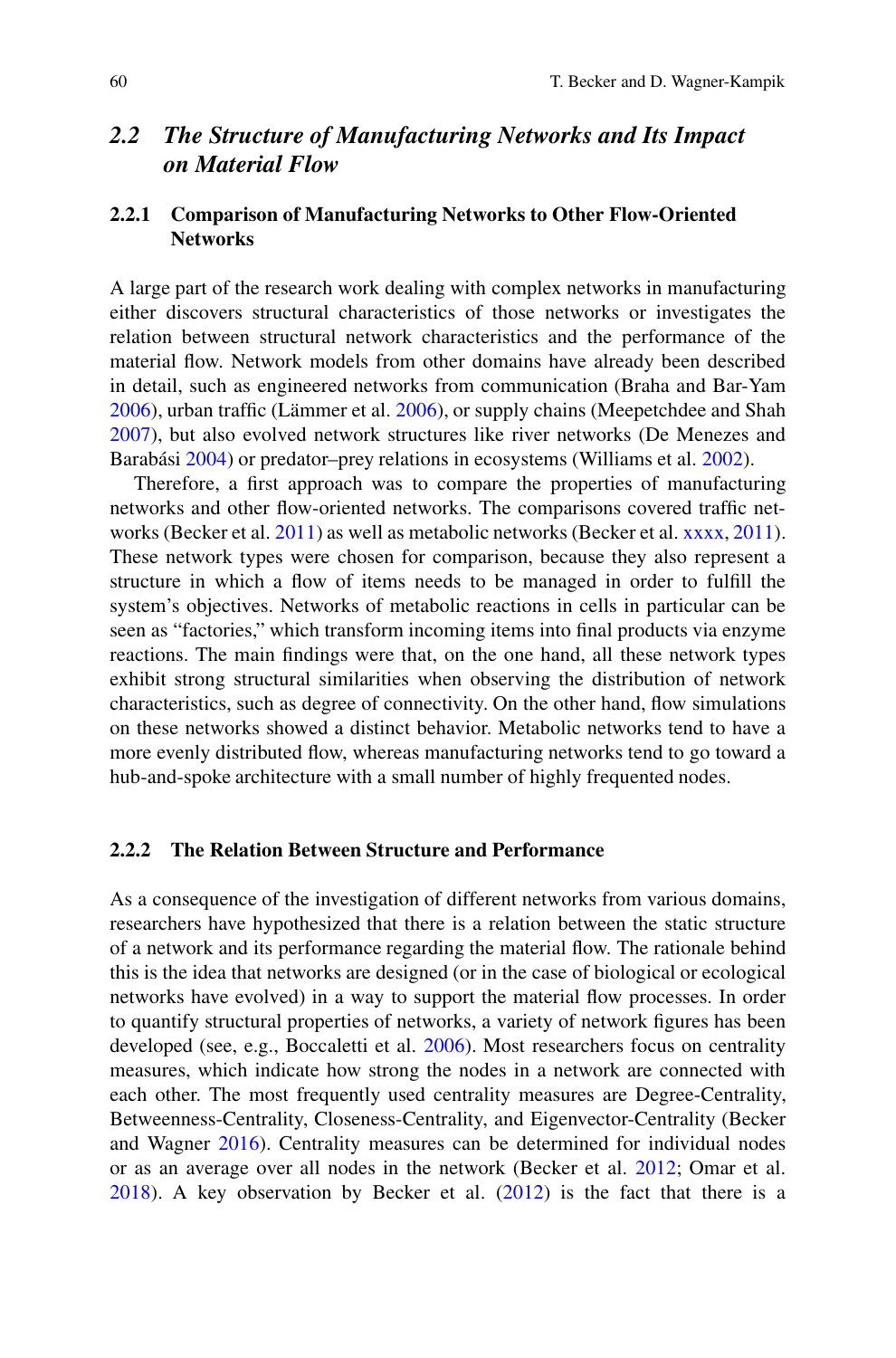<span id="page-4-0"></span>

nonlinear relation between the degree of connectivity in a material flow network and its performance. Figure [2](#page-4-0) shows the results from a simulation study. A material flow simulation was carried out in a selection of networks. These networks were constructed from real-world data following the procedure described in Sect. [2.1.](#page-1-0) The *work in process* (WIP) served as key performance figure. It indicates how much work content is present in the system, e.g., waiting in queues or being currently processed, and should be kept on a low level. The obtained results show that there is an ideal degree of connectivity in the network structure which allows to keep the WIP low. Lower connectivity and increased connectivity lead to an increase in WIP.

Beber and Becker [\(2014\)](#page-11-9) extended the scope beyond individual nodes and investigate patterns in the shape of three-node subgraphs, also known as network motifs. Their findings indicate that the motif signature can serve as a "fingerprint" to distinguish different manufacturing networks from each other.

Other approaches make use of network centrality metrics to identify bottleneck work stations in a manufacturing system (Blunck et al. [2014\)](#page-11-10). Although the assessment of the actual material flow in a network sill provides more reliable information whether a work station is a bottleneck or not, the centrality of a node in a network can also be used to identify those bottlenecks. The advantage of the network measures is their availability. Even in early planning stages, when material flow data is either not yet available or can only be acquired with the help of computer simulations, the bottleneck situation in a manufacturing system can already be assessed using network measures.

Another application-oriented approach using centrality measures is able to identify key machines in a manufacturing system based on network measures (Becker and Wagner [2016\)](#page-11-7). A selection of centrality measures were used to identify the machines that have the highest impact on material flow performance. The results emphasized the applicability of certain network centrality measures for this purpose. Moreover, it could be shown that not all centrality measures are suited to identify important nodes in manufacturing systems, due to the specific mechanics of flow in these systems in comparison to other networks.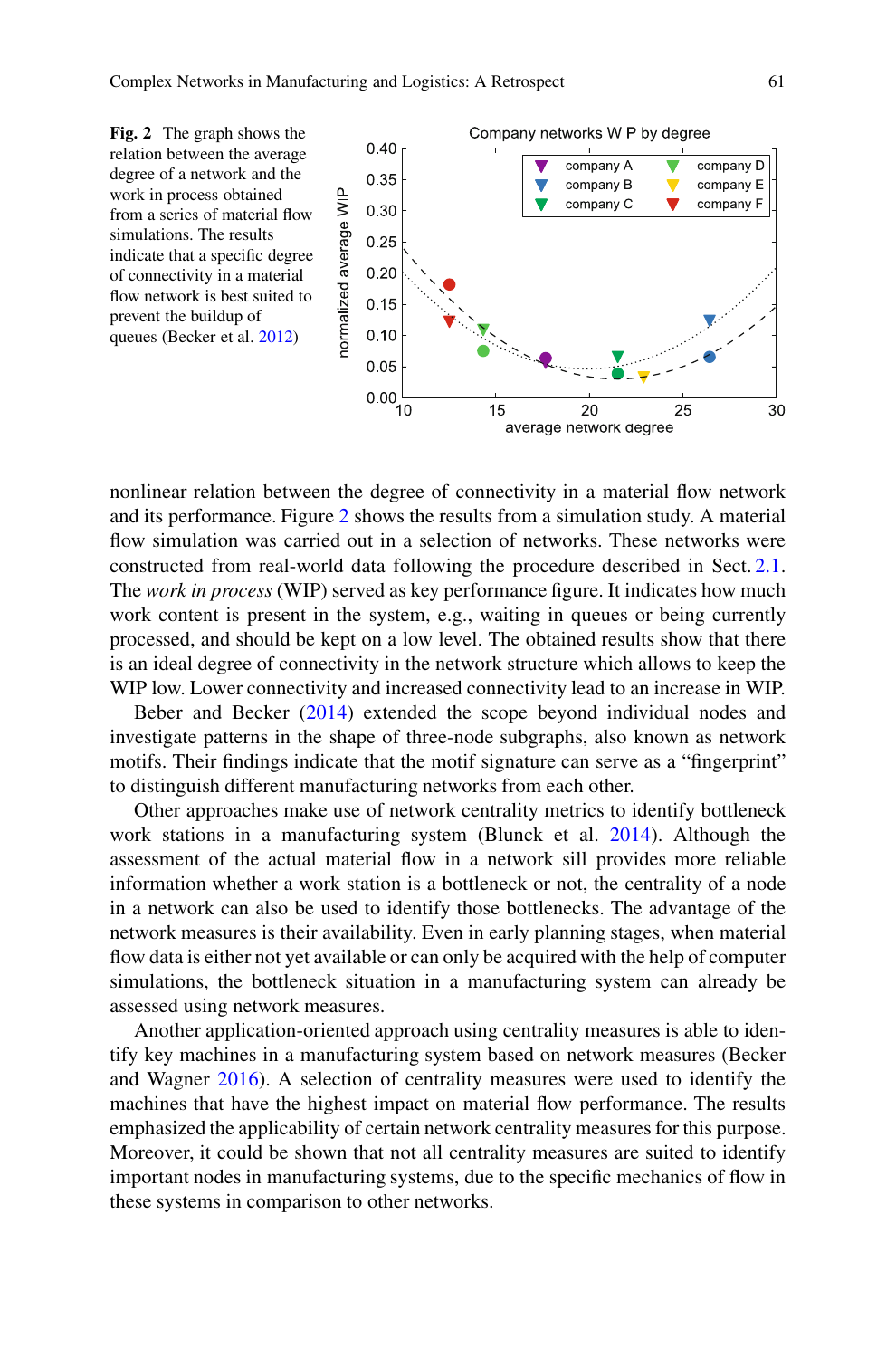#### <span id="page-5-1"></span>*2.3 Dynamic Processes on Material Flow Networks*

The previous modeling approach of networks basically considers the static description of material flow and information flow structures, which effectively means that network elements do not change over time. Applied to material flow systems, it would mean there is no change in material flow level at any time. However, recent studies suggest that the structure of a material flow network changes as a result of events or changing circumstances (e.g., passing a job to the next work station or failure of work stations) over a specific period of time (see, e.g., Beber and Becker  $2014$ ; Vrabič et al.  $2013$ ). Consequently, it might be useful to consider such dynamic processes for specific applications.

Figure [3](#page-5-0) shows potential structural changes in networks. As indicated earlier, all these changes are, among other things, triggered by additional work systems, machine breakdowns, changes in product mix, etc. In real material flow systems, a combination of all these events leads to a variety structural changes during a certain observation period. For analytical purposes, the entire observation period can be divided into a number of time windows. If there are any active nodes and edges within a defined time window, a network instance is created. This way, structural changes can be observed and linked to various events. Although the length of each time window can be selected freely, it has a significant impact on the structural changes. For example, for shorter time windows, the average values of different key network figures display stronger variation from one time window to



<span id="page-5-0"></span>**Fig. 3** The structural changes affect in particular both network elements (i.e., nodes and edges). It is therefore possible that nodes and edges disappear or join the network over time. Moreover, the intensity of the edge weights may vary over time (Wagner and Becker [2016\)](#page-12-5)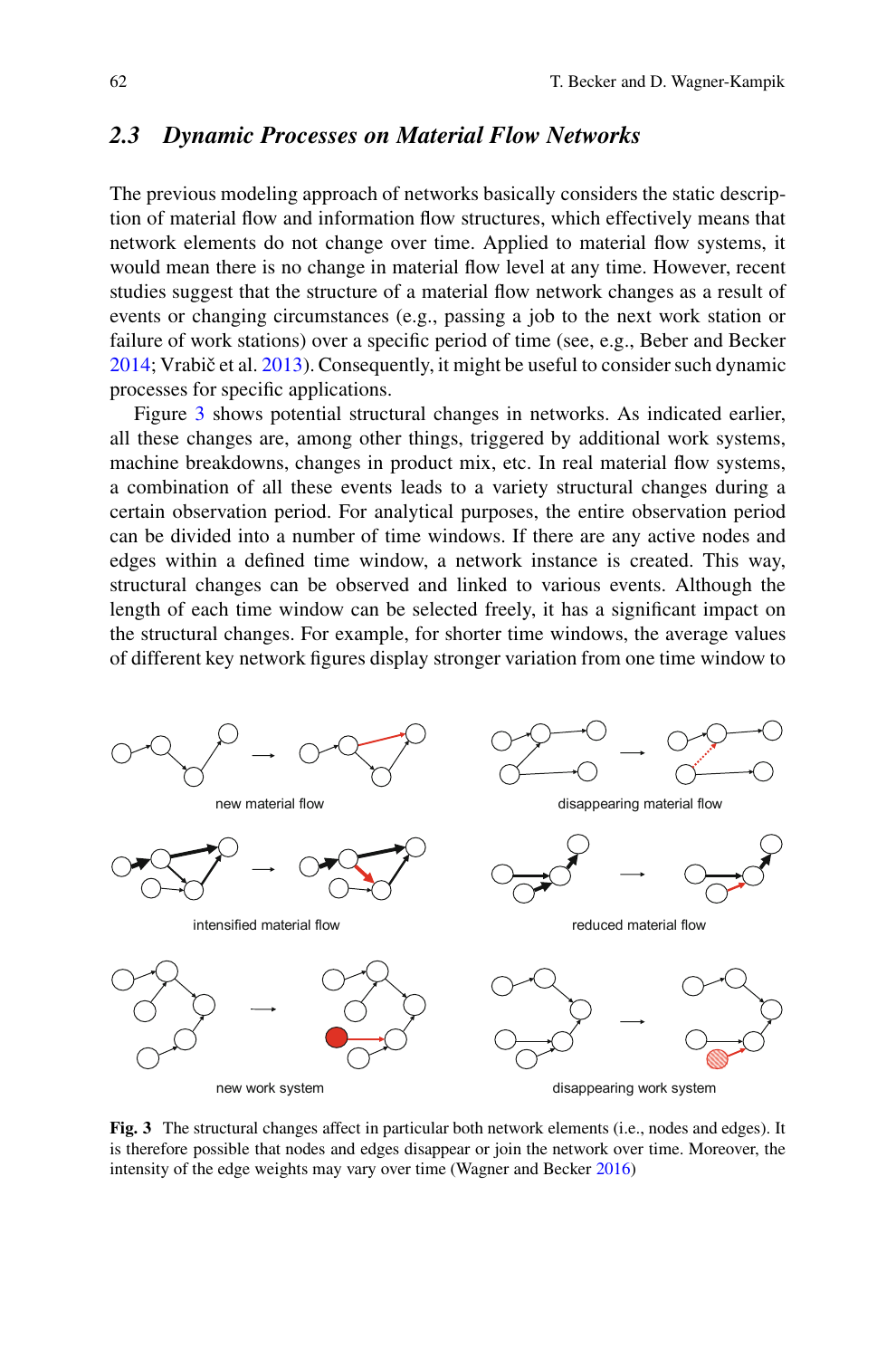another, whereas for longer time windows the deviations between time windows are lower (Wagner and Becker [2016\)](#page-12-5).

#### **3 Advanced Network Modeling: Stochastic Block Models**

Network modeling in manufacturing and logistics has seen a number of advances in the recent decade. The first simple, yet effective modeling approach based on material flow data has been presented in Sect. [2.1.](#page-1-0) The consideration of the development of networks over time was discussed in Sect. [2.3.](#page-5-1) A further development in network modeling in manufacturing was the introduction of stochastic models. In particular, the Stochastic Block Model (SBM) allows for a prediction of future states in a manufacturing system (Funke and Becker [2020\)](#page-12-6). The motivation behind the application of SBMs as a tool in manufacturing systems modeling is the fact that many material in<sup>cow</sup> systems consist of elements that can be grouped into clusters of similar objects in terms of their role in the material flow, e.g., manufacturing cells. In a nutshell, an SBM is a network model in which groups of similar nodes (like clusters) are seen as structural equivalent. Instead of explicitly modeling the links between nodes, the general probability of two nodes from two groups being connected is given (see Fig. [4\)](#page-6-0).

Creating an SBM is not as straightforward as creating a simple network model as presented in Sect. [2.1.](#page-1-0) The modeling requires the selection of the desired type of SBM and an appropriate inference method to derive the actual model from the material flow data. Funke and Becker [\(2019\)](#page-11-11) have investigated, compared, and evaluated a variety of SBM variants and inference methods to facilitate the selection process.

Funke and Becker [\(2020\)](#page-12-6) were then able to demonstrate how an SBM can be applied to perform link prediction. Due to the stochastic nature of the model, it is possible to retrieve a probability of two nodes being connected (or not being connected) in the future. Consequently, managers and planners will be enabled to make design decision regarding the planning and control of material flow in their manufacturing systems.



<span id="page-6-0"></span>**Fig. 4** Minimal model of an SBM: (1) the network model is transformed into an adjacency matrix, (2) the nodes are grouped into blocks with similar connections, and (3) the result is a block matrix with probabilities indicating the likelihood of two nodes from corresponding blocks being connected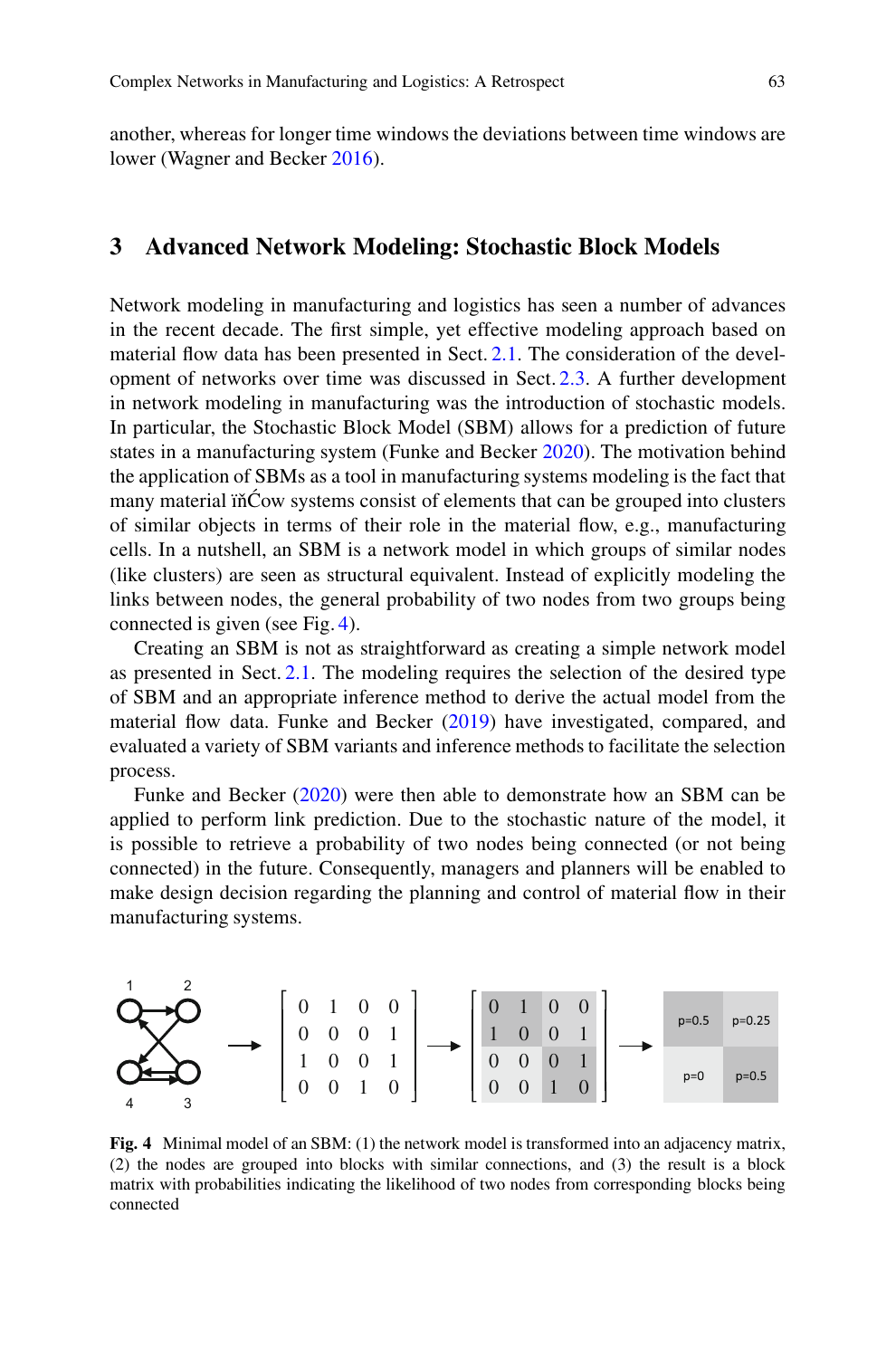# **4 Identification of Autonomous Clusters Considering the Topological Setting**

Nowadays, companies are faced with constantly increasing complexity due, for example, to shorter product life cycles, increasing customer requirements, and high fluctuations in demand. This requires novel control solutions. The massive technological improvements over the past years additionally support the transformation toward autonomous control approaches. Previous research activities in the context of autonomous control are primarily limited to control algorithms and technologies. However, most companies are facing the challenge not only to select appropriate control algorithms and to adapt the new technologies but also to decide how the structure of a system, i.e., the network topology, can support their transformation toward decentralized autonomous control. From a topological perspective, modularization, which subdivides a system into small units with autonomous decision-making, seems to be a promising approach (Gronau and Theuer [2011;](#page-12-7) Mourtzis and Doukas [2013\)](#page-12-8). The resulting question is which work systems should form a unit and act autonomously?

A first attempt to identify highly interacting work systems, in order to be able to subsequently merge them into autonomous units—here called clusters, was made by Vrabič et al.  $(2012)$  $(2012)$ . Their approach is based on the assumption that edges in networks represent the intensity of material flow between the corresponding nodes. Consequently, nodes inside a cluster should be strongly connected, but only loosely connected to other nodes outside the cluster. In recent years, a number of clustering methods have been developed. Some methods have been tested to determine their suitability for the identification of autonomous clusters. Subsequently, the proposed approach was extended to include the dynamic development of the manufacturing system over time (Becker and Wagner [2015;](#page-11-12) Becker and Weimer [2014\)](#page-11-13). To this end, they evaluated the consistency of clusters over time (for an example, see Fig. [5\)](#page-7-0).



<span id="page-7-0"></span>**Fig. 5** Resulting network representations for three different time windows in order to reveal similar cluster pattern. Within the first time window, two clusters have been identified and only one cluster in the following time windows. The nodes 6, 29, 30, and 31 are represented in all time windows (Becker and Wagner [2015\)](#page-11-12)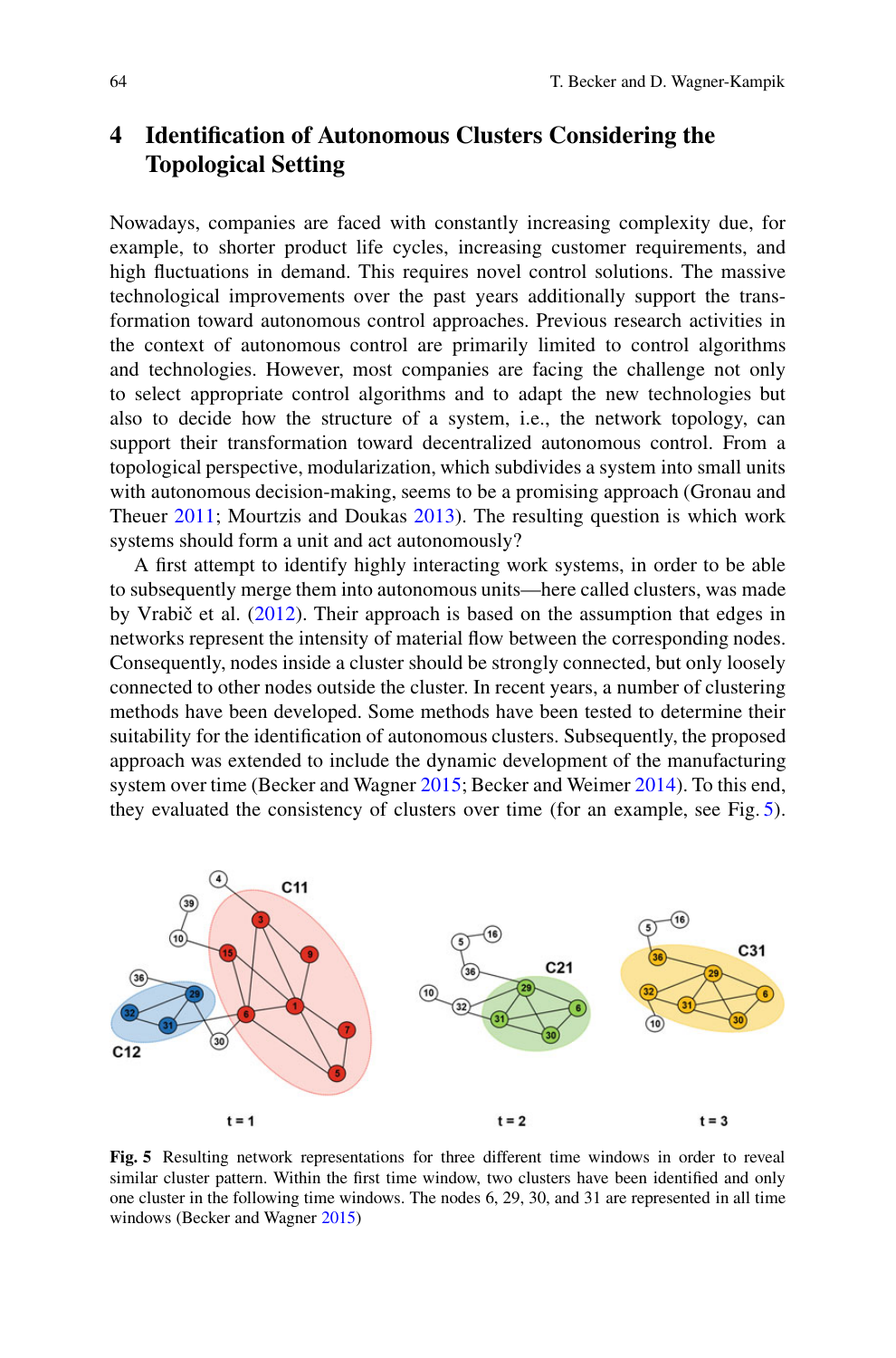

<span id="page-8-0"></span>**Fig. 6** Increasing the length of time windows results in an increasing number of nodes and edges. As a result, this leads to a lower number of clusters, which are in turn larger in size. The results for shorter time windows are mostly similar for both datasets (a and b)

Tracking the evolution of each cluster can help identify robust clusters, which are therefore particularly suited to serve as autonomous clusters. Furthermore, in accordance with the results of Lancichinetti et al.  $(2010)$  that real-world networks of the same category are identical with respect to their cluster structure, Wagner and Becker [\(2016\)](#page-12-5) were able to show that this is also true for material flow networks for relatively shorter time windows (see Fig. [6\)](#page-8-0).

# **5 Synthetic Material Flow Networks with a Built-In Cluster Structure: A Random Walk-Based Approach**

In order to be able to test the proposed clustering approach for the identification of autonomous structures in networks of different typologies, appropriate data is needed. However, due to a lack of reliable data with different cluster structures, the necessity arises to generate well-characterized synthetic material flow networks that allow extensive testing in simulation studies. Synthetic networks are characterized by the fact that they are generated randomly, but within a framework of rules. To generate graphs with a certain built-in cluster structure, a random walk-based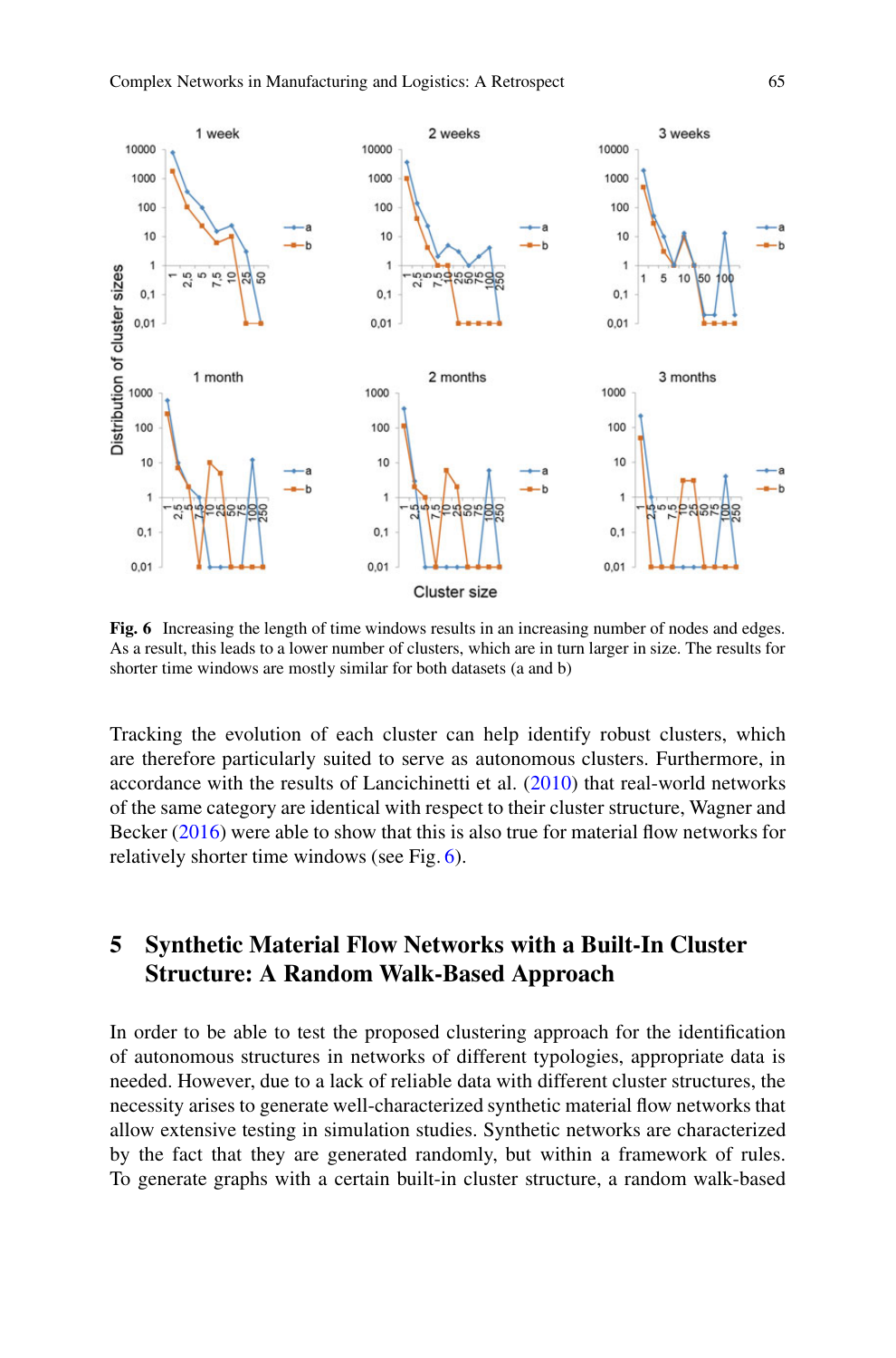approach can be applied, as presented in Wagner and Becker [\(2017,](#page-12-11) [2018\)](#page-12-12). With this approach, different job routing patterns are modeled as random walks.

A random walk is considered as a stochastic process which results in a sequence of randomly visited nodes (Lovász [1993\)](#page-12-13). Consequently, random walks do not require any global network information. Moreover, they can help to understand the underlying routing mechanics of systems and are therefore able to reveal specific characteristics like cluster structures in networks (Schaeffer [2007\)](#page-12-14). This is explained by the fact that random walks tend to get trapped in clusters. Hence, it is not the random walks themselves that create networks with certain characteristics, but they need a network as a basis for their movements. Such networks are also referred to as underlying networks (Rosvall and Bergstrom [2008\)](#page-12-15). The topological characteristics of such a network have been used to guide a random walk. To be able to create networks with various built-in cluster structures, not only the parameters of the random walks have to be defined but also those of the underlying network.

After applying this approach, it can be observed how random walks change the number of clusters, the cluster sizes, and the degree of connectivity of clusters given in the underlying network. The main result shows that the random walk-based routing is well suited to map the cluster structures of a number of tested underlying networks (Wagner and Becker [2018\)](#page-12-12). This gives the underlying network a leading function. In future, this approach can be extended to create networks with other topological patterns.

#### **6 Summary and Outlook**

Research on complex networks has become visible across many different disciplines throughout the recent years. With regard to the flow of material, goods, and information in supply chains, traffic, and on shop floors, network models are a powerful tool in manufacturing and logistics research. This chapter has shown the foundations of network modeling in this domain and presented a selection of more detailed research activities and application-oriented approaches. It became apparent that, on the one hand, many network-related insights from physics, biology, or social sciences can be transferred to manufacturing and engineering. On the other hand, material flow in manufacturing has also specific properties, which are distinct from the flow of traffic on roads or the flow of messages in social networks. This is why it is essential to continue the research on complex networks in manufacturing and logistics.

The direction for future research should be aligned with the application opportunities in industry. More and more companies will collect massive amounts of system data in the context of Industry 4.0 and thus will be able to make use of network modeling. The inclusion of Artificial Intelligence (AI) methods in the processing of network data can further increase the quality of network models. Therefore, the so far developed methodologies should be transferred into practical applications for decision-making in planning, operation, and control of logistic systems. Figure [7](#page-10-0) summarizes the development of network research in manufacturing and logistics.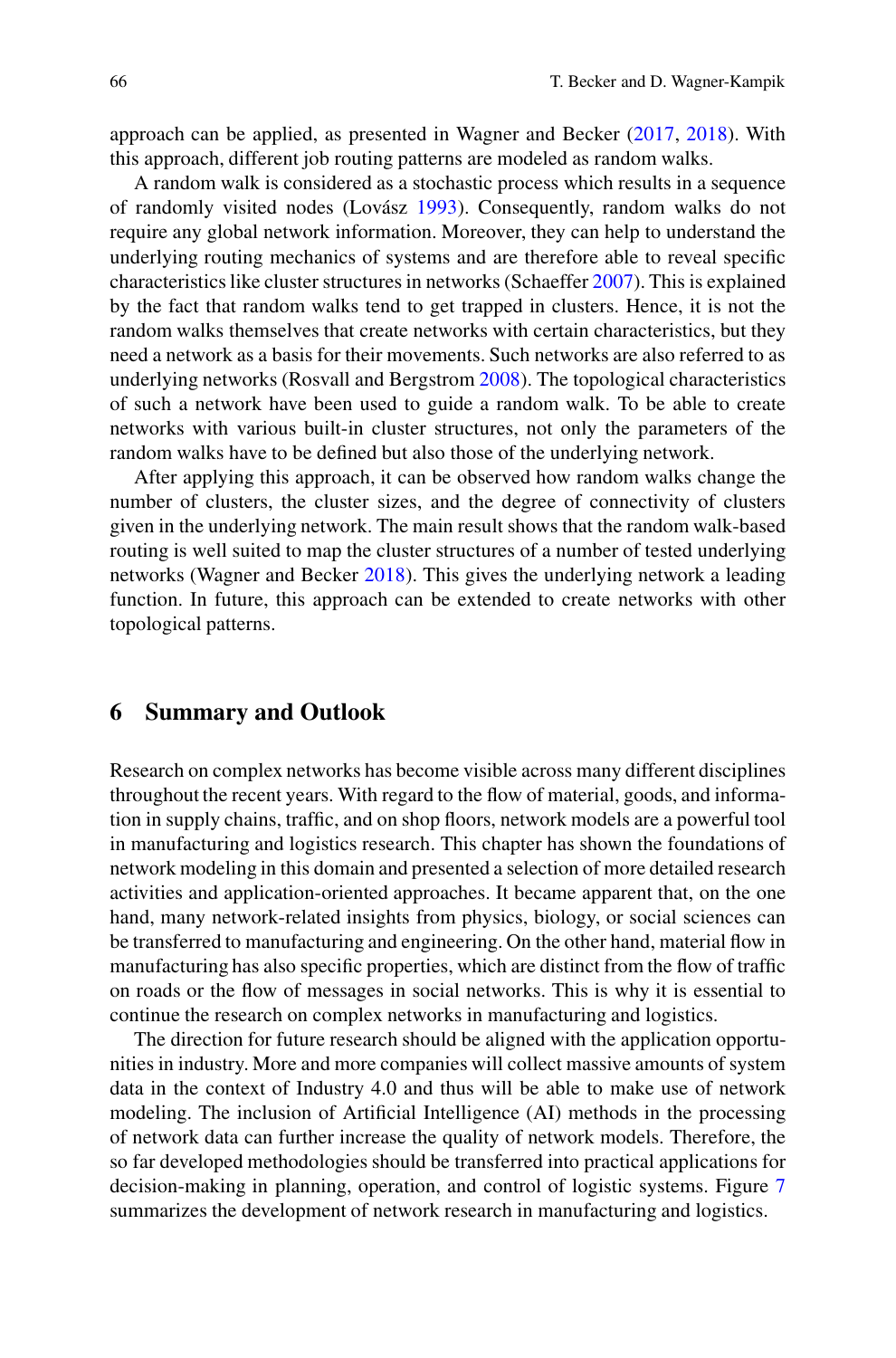

<span id="page-10-0"></span>**Fig. 7** Network modeling in manufacturing and logistics has emerged from the application of graph theory in the information age. Initially, researchers have concentrated on modeling and description of logistic networks. Over the years, the research has evolved into a multitude of methods for description, design, and prediction of networks. Future research should be focused on creating industrial applications and on the inclusion of additional data sources and AI methods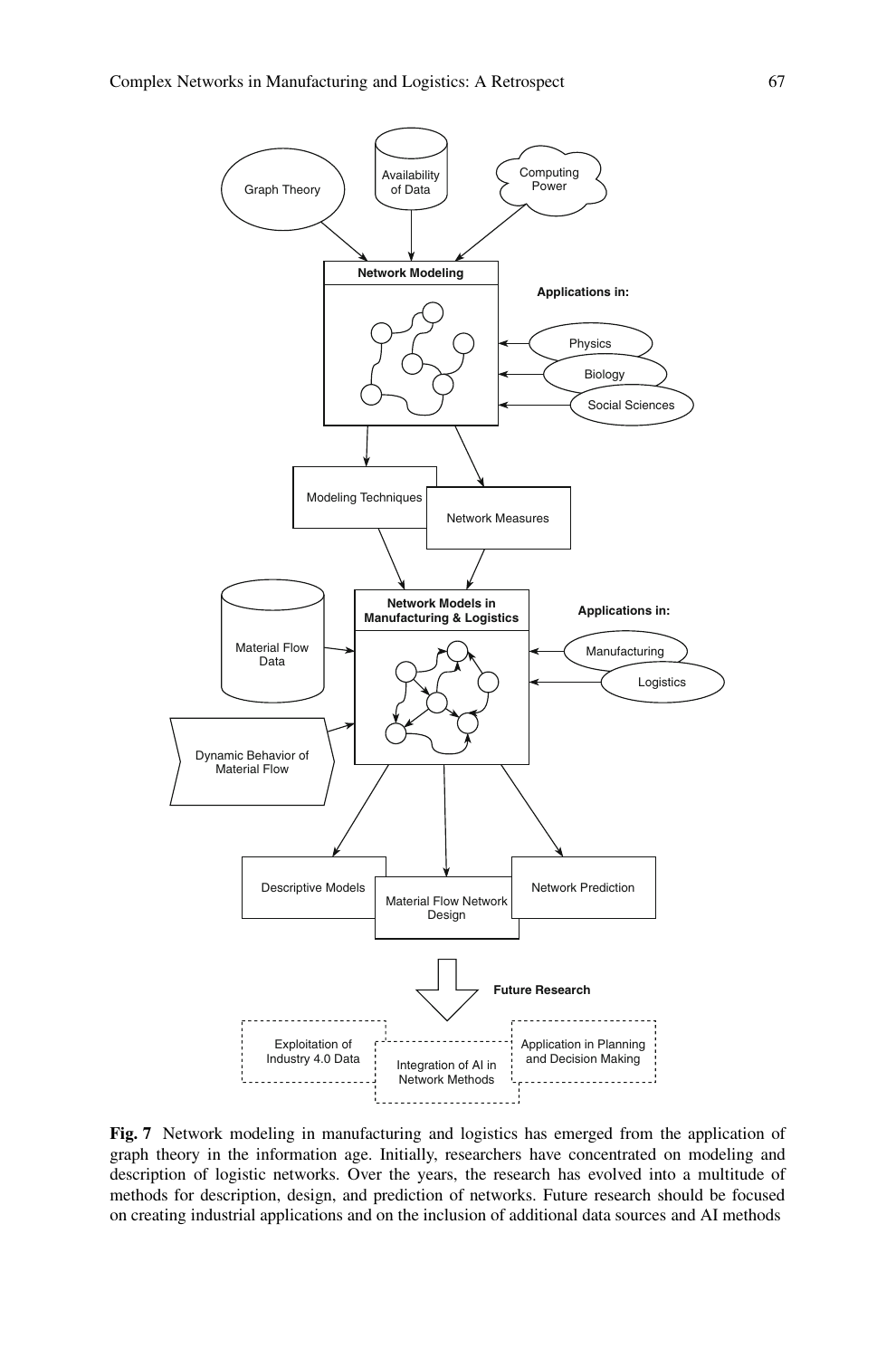**Acknowledgments** The authors and the presented work were partially funded by the Deutsche Forschungsgemeinschaft (DFG, German Research Foundation), grant numbers BE 5538/2-1 and BE 5538/3-1, as well as by the Institutional Strategy of the University of Bremen, and funded by the German Excellence Initiative.

#### **References**

- <span id="page-11-0"></span>Albert, R., Barabási, A.L.: Statistical mechanics of complex networks. Rev. Mod. Phys. **74**(1), 47–97 (2002). <https://doi.org/10.1103/RevModPhys.74.47>
- <span id="page-11-9"></span>Beber, M.E., Becker, T.: Towards an understanding of the relation between topological characteristics and dynamic behavior in manufacturing networks. In: Procedia CIRP, vol. 19. 2nd CIRP Robust Manufacturing Conference (RoMac 2014), pp. 21–26 (2014). [https://doi.org/10.1016/j.](https://doi.org/10.1016/j.procir.2014.05.005) [procir.2014.05.005](https://doi.org/10.1016/j.procir.2014.05.005)
- <span id="page-11-12"></span>Becker, T., Wagner, D.: Stufenweise Einführung von dezentraler Steuerung. Ind. Manag. **31**(2), 28–32 (2015)
- <span id="page-11-7"></span>Becker, T., Wagner, D.: Identification of key machines in complex production networks. In: Procedia CIRP, vol. 41. Research and Innovation in Manufacturing: Key Enabling Technologies for the Factories of the Future – Proceedings of the 48th CIRP Conference on Manufacturing Systems, pp. 69–74 (2016) <https://doi.org/10.1016/j.procir.2015.12.006>
- <span id="page-11-13"></span>Becker, T., Weimer, D.: Identification of autonomous structures in dynamic manufacturing networks using clustering approaches. In: The Annual Cambridge International Manufacturing Symposium. Disruptive Supply Network Models in Future Industrial Systems: Configuring for Resilience and Sustainability, Management Technology, London, pp. 1–11 (2014)
- <span id="page-11-6"></span>Becker, T., Meyer, M., Beber, M.E., Windt, K., Hütt, M.T.: A comparison of network characteristics in metabolic and manufacturing systems. Lect. Notes Ser. 141–150 (2013). [http://dx.doi.org/10.](http://dx.doi.org/10.1007/978-3-642-35966-8_11) [1007/978-3-642-35966-8\\_11](http://dx.doi.org/10.1007/978-3-642-35966-8_11)
- <span id="page-11-5"></span>Becker, T., Beber, M.E., Windt, K., Hütt, M.T., Helbing, D.: Flow control by periodic devices: a unifying language for the description of traffic, production, and metabolic systems. J. Stat. Mech: Theory Exp. **2011**(05), P05004 (2011). [https://doi.org/10.1088/1742-5468/2011/05/](https://doi.org/10.1088/1742-5468/2011/05/p05004) [p05004](https://doi.org/10.1088/1742-5468/2011/05/p05004)
- <span id="page-11-8"></span>Becker, T., Beber, M.E., Windt, K., Hütt, M.T.: The impact of network connectivity on performance in production logistic networks. CIRP J. Manuf. Sci. Technol. **5**(4), 309–318 (2012). [https://doi.](https://doi.org/10.1016/j.cirpj.2012.09.004) [org/10.1016/j.cirpj.2012.09.004.](https://doi.org/10.1016/j.cirpj.2012.09.004) Special issue from 44th CIRP Conference on Manufacturing Systems
- <span id="page-11-2"></span>Becker, T., Meyer, M., Windt, K.: A manufacturing systems network model for the evaluation of complex manufacturing systems. Int. J. Product. Perform. Manag. **63**(3), 324–340 (2014). <https://doi.org/10.1108/ijppm-03-2013-0047>
- <span id="page-11-10"></span>Blunck, H., Vican, V., Becker, T., Windt, K.: Improvement heuristics for manufacturing system design using complex network figures. In: Procedia CIRP, vol. 17, pp. 50–55 (2014). Variety Management in Manufacturing. <https://doi.org/10.1016/j.procir.2014.01.063>
- <span id="page-11-1"></span>Boccaletti, S., Latora, V., Moreno, Y., Chavez, M., Hwang, D.U.: Complex networks: structure and dynamics. Phys. Rep. **424**(4–5), 175–308 (2006). [https://doi.org/10.1016/j.physrep.2005.](https://doi.org/10.1016/j.physrep.2005.10.009) [10.009,](https://doi.org/10.1016/j.physrep.2005.10.009) <http://www.sciencedirect.com/science/article/pii/S037015730500462X>
- <span id="page-11-3"></span>Braha, D., Bar-Yam, Y.: From centrality to temporary fame: dynamic centrality in complex networks. Complexity **12**(2), 59–63 (2006). [https://doi.org/10.1002/cplx.20156,](https://doi.org/10.1002/cplx.20156) [https://](https://onlinelibrary.wiley.com/doi/abs/10.1002/cplx.20156) [onlinelibrary.wiley.com/doi/abs/10.1002/cplx.20156,](https://onlinelibrary.wiley.com/doi/abs/10.1002/cplx.20156) [https://onlinelibrary.wiley.com/doi/pdf/](https://onlinelibrary.wiley.com/doi/pdf/10.1002/cplx.20156) [10.1002/cplx.20156](https://onlinelibrary.wiley.com/doi/pdf/10.1002/cplx.20156)
- <span id="page-11-4"></span>De Menezes, M.A., Barabási, A.L.: Fluctuations in network dynamics. Phys. Rev. Lett. **92**(2), 028701 (2004)
- <span id="page-11-11"></span>Funke, T., Becker, T.: Stochastic block models: a comparison of variants and inference methods. PLoS ONE **14**(4), e0215296 (2019). [https://doi.org/10.1371/journal.pone.0215296.](https://doi.org/10.1371/journal.pone.0215296)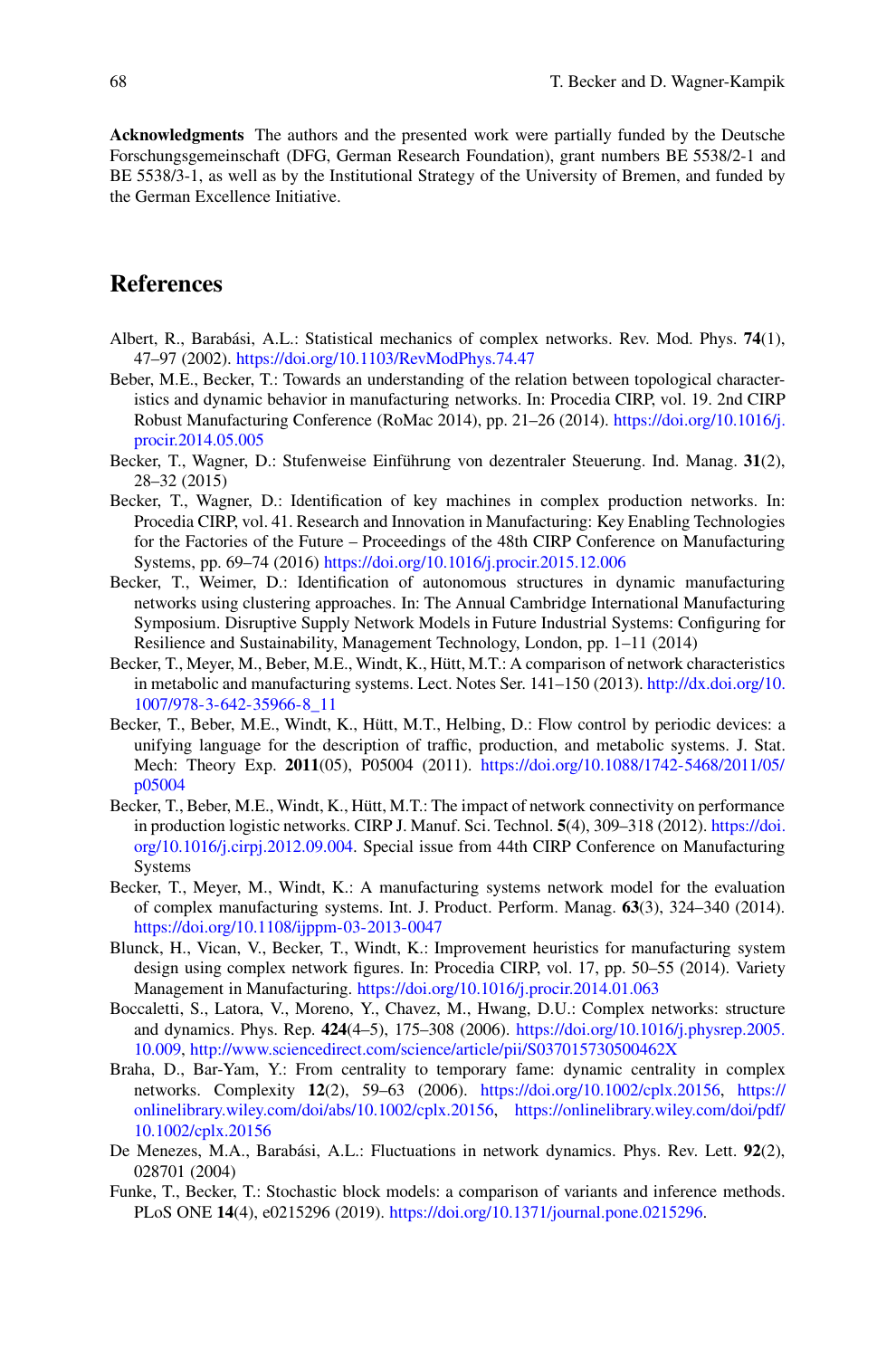- <span id="page-12-6"></span>Funke, T., Becker, T.: Complex networks of material flow in manufacturing and logistics: modeling, analysis, and prediction using stochastic block models. J. Manuf. Syst. **56**, 296–311 (2020). [https://doi.org/10.1016/j.jmsy.2020.06.015,](https://doi.org/10.1016/j.jmsy.2020.06.015) [https://www.sciencedirect.com/science/article/pii/](https://www.sciencedirect.com/science/article/pii/S0278612520301035) [S0278612520301035](https://www.sciencedirect.com/science/article/pii/S0278612520301035)
- <span id="page-12-7"></span>Gronau, N., Theuer, H.: Potenziale autonomer Technologien in Produktion und Logistik. Logistik: Gestern, heute, morgen – Festschrift für Richard Vahrenkamp zur Vollendung des **65**, 269–286 (2011)
- <span id="page-12-1"></span>Lämmer, S., Gehlsen, B., Helbing, D.: Scaling laws in the spatial structure of urban road networks. Phys. A Stat. Mech. Its Appl. **363**(1), 89–95 (2006)
- <span id="page-12-10"></span>Lancichinetti, A., Kivelä, M., Saramäki, J., Fortunato, S.: Characterizing the community structure of complex networks. PLoS ONE **5**, e11976 (2010). [https://doi.org/10.1371/journal.pone.](https://doi.org/10.1371/journal.pone.0011976) [0011976](https://doi.org/10.1371/journal.pone.0011976)
- <span id="page-12-13"></span>Lovász, L.: Random walks on graphs: a survey, combinatorics, paul erdos is eighty. Bolyai Soc. Math. Stud. **2**, 1–46 (1993)
- <span id="page-12-2"></span>Meepetchdee, Y., Shah, N.: Logistical network design with robustness and complexity considerations. Int. J. Phys. Distrib. Logist. Manag. **37**(3), 201–222 (2007). [https://doi.org/10.1108/](https://doi.org/10.1108/09600030710742425) [09600030710742425](https://doi.org/10.1108/09600030710742425)
- <span id="page-12-8"></span>Mourtzis, D., Doukas, M.: Decentralized manufacturing systems review: challenges and outlook. Robust Manufact. Control 355–369 (2013)
- <span id="page-12-4"></span>Omar, Y.M., Minoufekr, M., Plapper, P. Lessons from social network analysis to industry 4.0. Manuf. Lett. **15**, 97–100 (2018)
- <span id="page-12-15"></span>Rosvall, M., Bergstrom, C.T.: Maps of random walks on complex networks reveal community structure. Proc. Natl. Acad. Sci. **105**(4), 1118–1123 (2008). [https://doi.org/10.1073/pnas.](https://doi.org/10.1073/pnas.0706851105) [0706851105,](https://doi.org/10.1073/pnas.0706851105) [https://www.pnas.org/content/105/4/1118,](https://www.pnas.org/content/105/4/1118) [https://www.pnas.org/content/105/4/](https://www.pnas.org/content/105/4/1118.full.pdf) [1118.full.pdf](https://www.pnas.org/content/105/4/1118.full.pdf)
- <span id="page-12-14"></span>Schaeffer, S.E.: Graph clustering. Comput. Sci. Rev. **1**(1), 27–64 (2007). [https://doi.org/10.1016/j.](https://doi.org/10.1016/j.cosrev.2007.05.001) [cosrev.2007.05.001,](https://doi.org/10.1016/j.cosrev.2007.05.001) <https://www.sciencedirect.com/science/article/pii/S1574013707000020>
- <span id="page-12-9"></span>Vrabič, R., Husejnagić, D., Butala, P.: Discovering autonomous structures within complex networks of work systems. CIRP Annal. **61**(1), 423–426 (2012). [https://doi.org/10.1016/j.cirp.](https://doi.org/10.1016/j.cirp.2012.03.083) [2012.03.083,](https://doi.org/10.1016/j.cirp.2012.03.083) <https://www.sciencedirect.com/science/article/pii/S0007850612000856>
- <span id="page-12-0"></span>Vrabič, R., Škulj, G., Butala, P.: Anomaly detection in shop floor material flow: a network theory approach. CIRP Ann. Manuf. Technol. **62**(1), 487–490 (2013). [https://doi.org/10.1016/j.cirp.](https://doi.org/10.1016/j.cirp.2013.03.131) [2013.03.131,](https://doi.org/10.1016/j.cirp.2013.03.131) <http://www.sciencedirect.com/science/article/pii/S0007850613001327>
- <span id="page-12-5"></span>Wagner, D., Becker, T.: Characterization of cluster structures in material flow networks: a network approach. Procedia Technol. **26**, 277–283 (2016). 3rd International Conference on System-Integrated Intelligence: New Challenges for Product and Production Engineering. [https://doi.org/10.1016/j.protcy.2016.08.037,](https://doi.org/10.1016/j.protcy.2016.08.037) [https://www.sciencedirect.com/science/](https://www.sciencedirect.com/science/article/pii/S221201731630384X) [article/pii/S221201731630384X](https://www.sciencedirect.com/science/article/pii/S221201731630384X)
- <span id="page-12-11"></span>Wagner, D., Becker, T.: Evaluation of the applicability of random walks for generation of material flow network models. Proc. CIRP **63**, 488–492 (2017). Manufacturing Systems 4.0 Proceedings of the 50th CIRP Conference on Manufacturing Systems. [https://doi.org/10.1016/j.procir.2017.](https://doi.org/10.1016/j.procir.2017.03.164) [03.164,](https://doi.org/10.1016/j.procir.2017.03.164) <https://www.sciencedirect.com/science/article/pii/S2212827117303463>
- <span id="page-12-12"></span>Wagner, D., Becker, T.: Automated generation of material flow network models with cluster structures using random walks. Proc. CIRP **72**, 569–573 (2018). 51st CIRP Conference on Manufacturing Systems. [https://doi.org/10.1016/j.procir.2018.03.249,](https://doi.org/10.1016/j.procir.2018.03.249) [https://www.sciencedirect.com/](https://www.sciencedirect.com/science/article/pii/S2212827118304207) [science/article/pii/S2212827118304207](https://www.sciencedirect.com/science/article/pii/S2212827118304207)
- <span id="page-12-3"></span>Williams, R.J., Berlow, E.L., Dunne, J.A., Barabási, A.L., Martinez, N.D.: Two degrees of separation in complex food webs. Proc. Natl. Acad. Sci. **99**(20), 12913–12916 (2002)